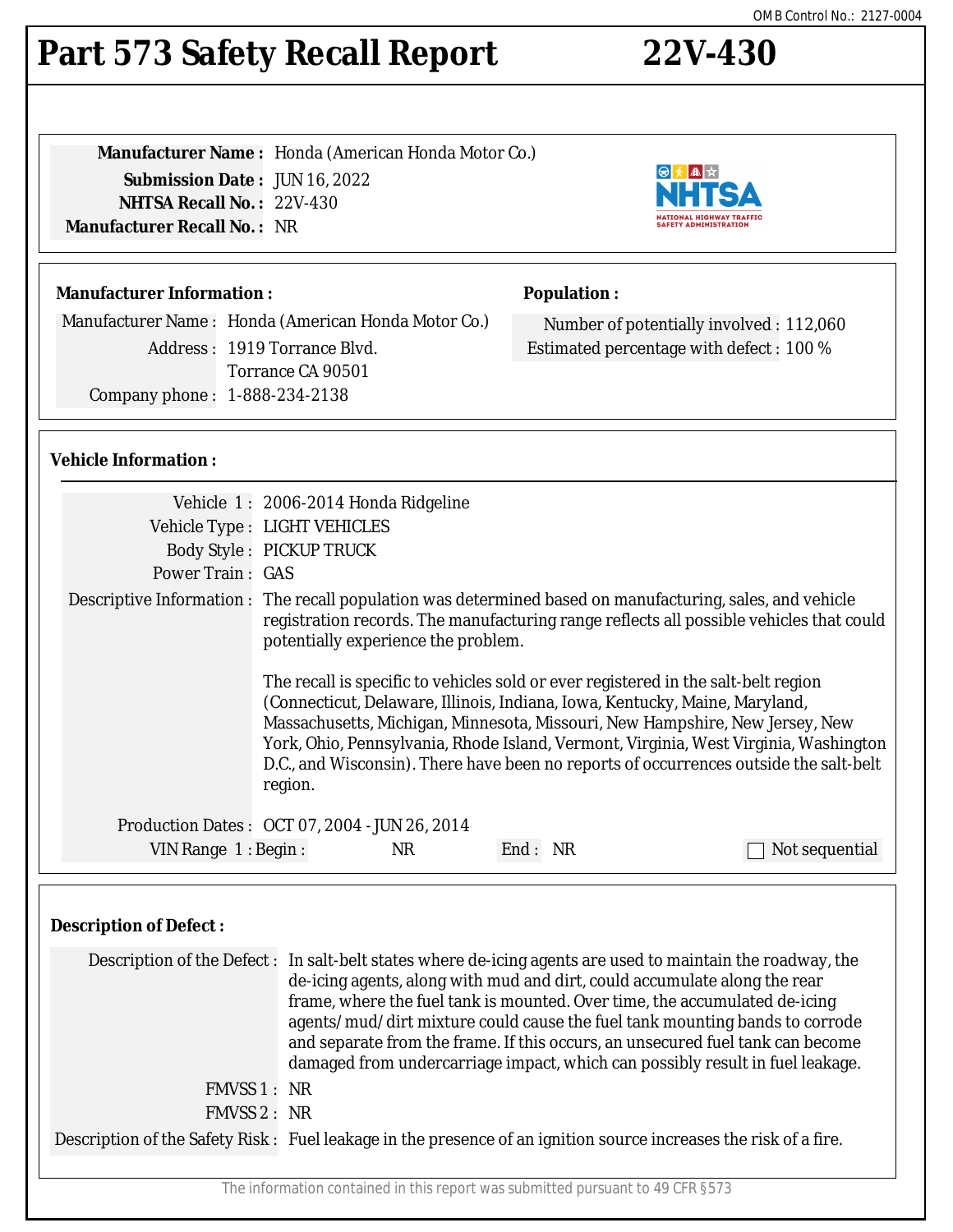## **Part 573 Safety Recall Report 22V-430** Page 2

Description of the Cause : Accumulation of de-icing agents/mud/dirt mixture along the rear frame where the fuel tank is mounted can cause corrosion to the fuel tank's mounting bands. Identification of Any Warning The vehicle operator may hear noises from the fuel tank and/or fuel tank that can Occur : mounting bands impacting the undercarriage area.

#### **Involved Components :**

|                                      | Component Name 1: Crossmember Comp. C, Floor Middle       |
|--------------------------------------|-----------------------------------------------------------|
|                                      | Component Description : Crossmember Comp. C, Floor Middle |
| Component Part Number: 65730-SJC-A00 |                                                           |

#### **Supplier Identification :**

#### **Component Manufacturer**

Name : NR Address : NR NR Country : NR

#### **Chronology :**

November 2016 Honda received the first customer complaint of rust forming near the fuel tank from the U.S. market.

March 2019

Honda Canada launched an investigation as the Canadian market received multiple complaints of frame corrosion and/or loud noises from the rear frame.

July 2019

Honda Canada began a market survey of vehicles in the Canadian market to check for corrosion along the rear frame.

September 2019

Honda began a market survey of vehicles in the U.S. market to check for corrosion along the rear frame. Two additional complaints of frame rust were received to date, bringing the total number of customer complaints in the U.S. market to three.

August to November 2021 Honda received the fourth and fifth customer complaint from the U.S. market.

The information contained in this report was submitted pursuant to 49 CFR §573